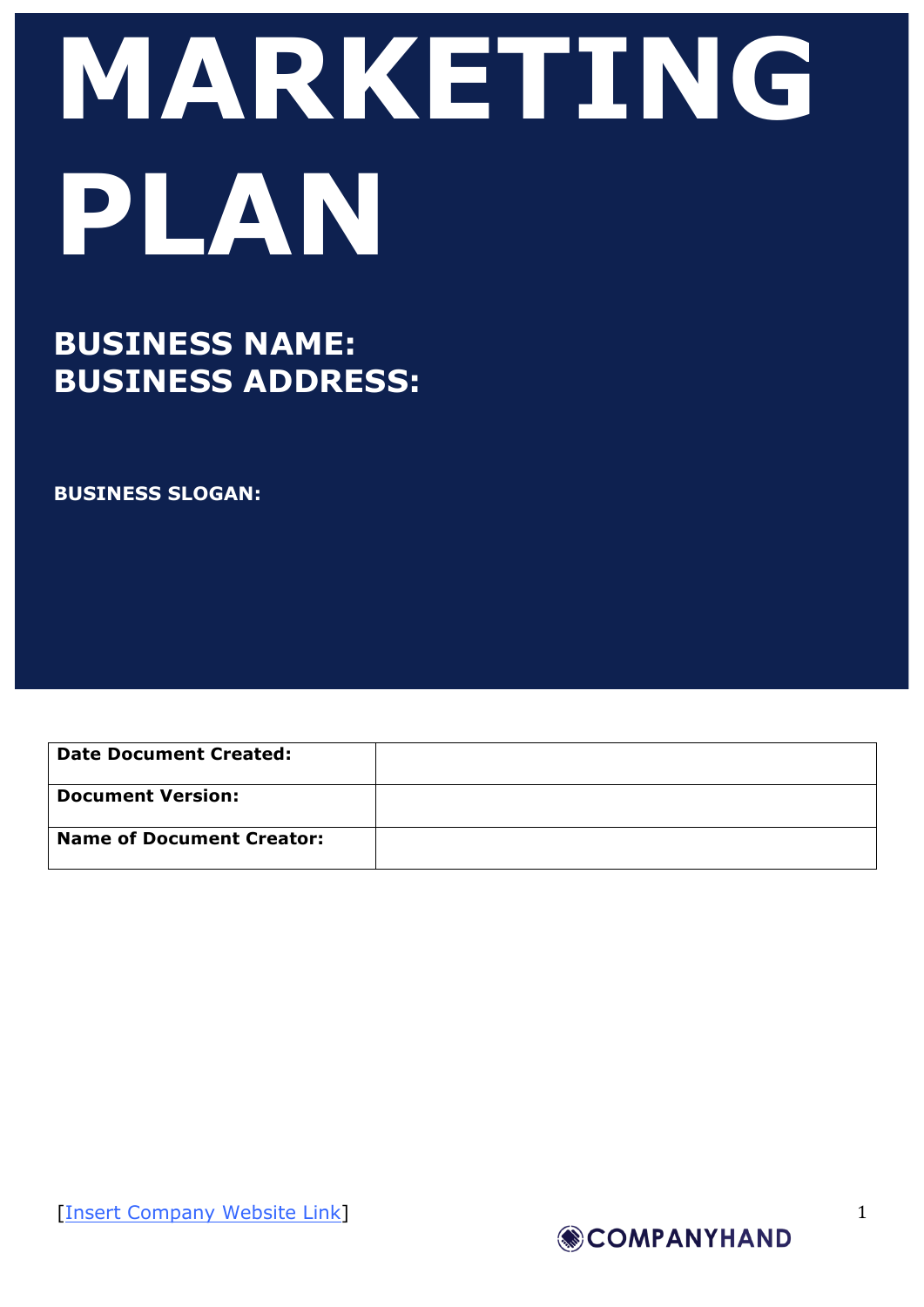#### **MARKETING PLAN CONTENTS**

| <b>Sections</b>                           | <b>Page Number</b> |
|-------------------------------------------|--------------------|
| <b>Business Background</b>                | 3                  |
| 1 Executive Summary                       | 3                  |
| <b>Internal Business Analysis</b>         | 4                  |
| 2 Customer, Products, Price               | 4                  |
| 3 Promotion, Place                        | 5                  |
| 4 Business Vision & Strategy              | 6                  |
| <b>External Business Analysis</b>         | 7                  |
| 5 Market, Competitors, & SWOT             | $\overline{7}$     |
| <b>Marketing Strategy</b>                 | 8                  |
| 6 Goals & Objectives                      | 8                  |
| 6 Marketing Insights & Planned Activities | 8                  |
| <b>Marketing Audience</b>                 | 9                  |
| 7 Marketing Audience Insights             | 9                  |
| <b>Marketing Message &amp; Activity</b>   | 10                 |
| 8 Marketing Message                       | 10                 |
| 8 Marketing Activities                    | 10                 |
| <b>Marketing Plan</b>                     | 11                 |
| 9 Marketing Plan                          | 11                 |

#### *DOCUMENT INSTRUCTIONS*

- *DON'T FORGET TO DISCARD THE GUIDANCE IN RED*
- *This Marketing Plan Template will take you through everything you need to write a professional plan with clear guidance on what to include in each section*
- *Use this to ensure your team, business, or external suppliers fully understand and buy into your marketing goals and activities*